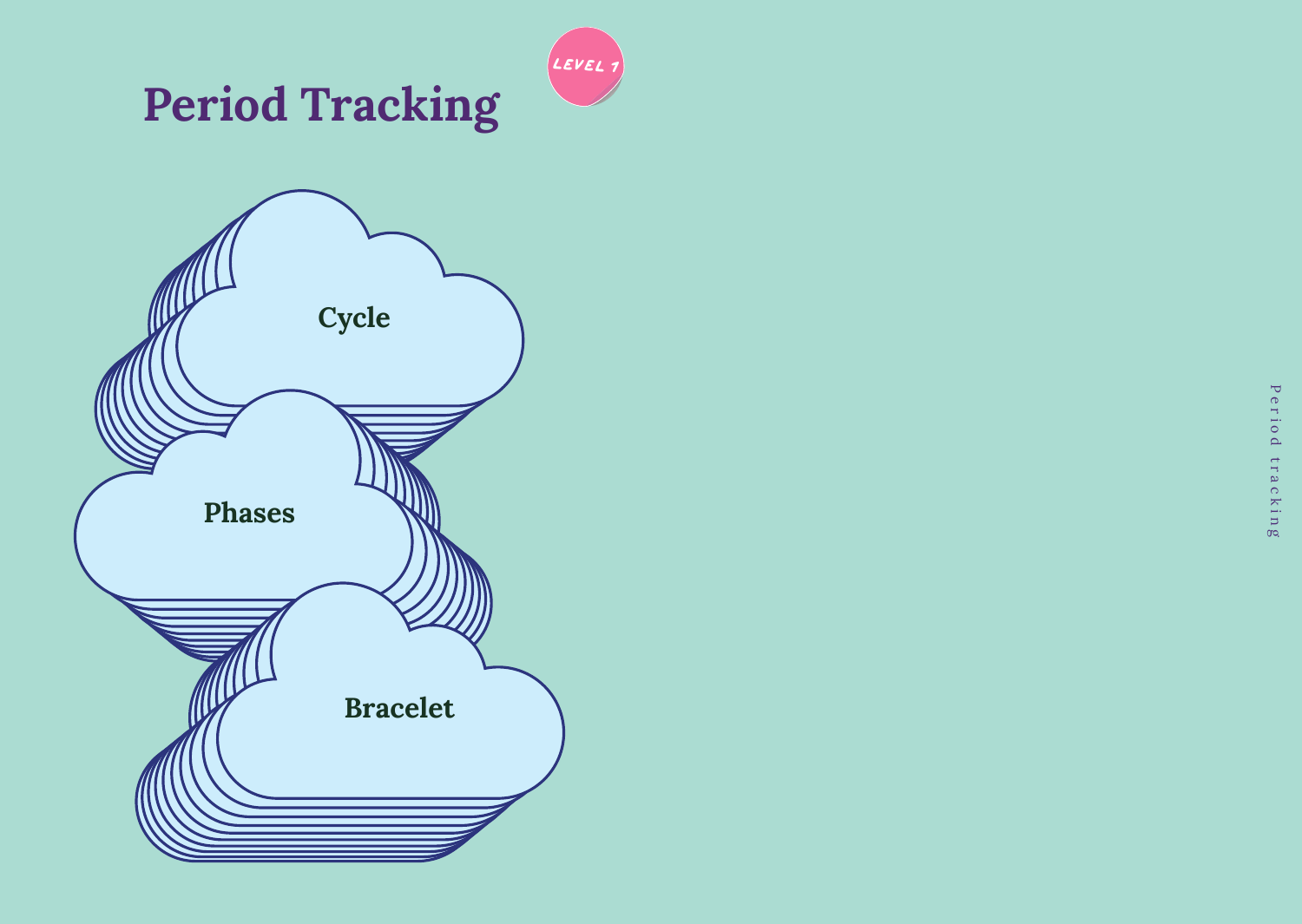## **How To Track Your Cycle**

#### **Why is tracking your period so important?**

Tracking allows you to be more prepared and feel more in control. Putting all of that information together prepares you for your next cycle and connects you with your own body.

#### **Pain**

#### **Blood flow**

This can allow you to determine the difference between period pains and other bodily pains.

This allows you to know if you're losing too much blood and can determine irregularities in your flow.

#### **Emotions**

This helps you control your behaviour and mood swings which can occur or worsen during the course of your cycle.

Knowing your period will help you prepare and pack menstrual products in advance. The more you know about your own health the better.

The simplest way to track your cycle is to log when your period occurs so you can start to understand your average cycle. A 28-day cycle is a global average, but may not be your personal average. To find out what's normal for you, start keeping a record of your menstrual cycle on a calendar. Begin by tracking your start date every month for several months in a row to identify the regularity of your periods along with other factors such as:

#### **End date**

How long does your period typically last? Is it longer or shorter than usual?

#### **Mood and behaviour**

Have you experienced any changes in mood or behaviour? Are you angrier or sadder than usual? Did any major event happen during or before your period?

#### **Other changes**

Keep track of your sleeping patterns. Having trouble sleeping? How's your diet? Eating more junk food than usual?

**You can use the calender on the next page to make notes!**

#### **Flow**

Does it seem lighter or heavier than usual? How often do you need to change your sanitary protection? Have you passed any blood clots? How much blood are you losing?

#### **Pain**

Describe any pain associated with your period. Does the pain feel worse than usual? Does it happen in a different area than usual?

Period tracking

tracking

Period

#### **Abnormal bleeding**

Are you bleeding in between periods?

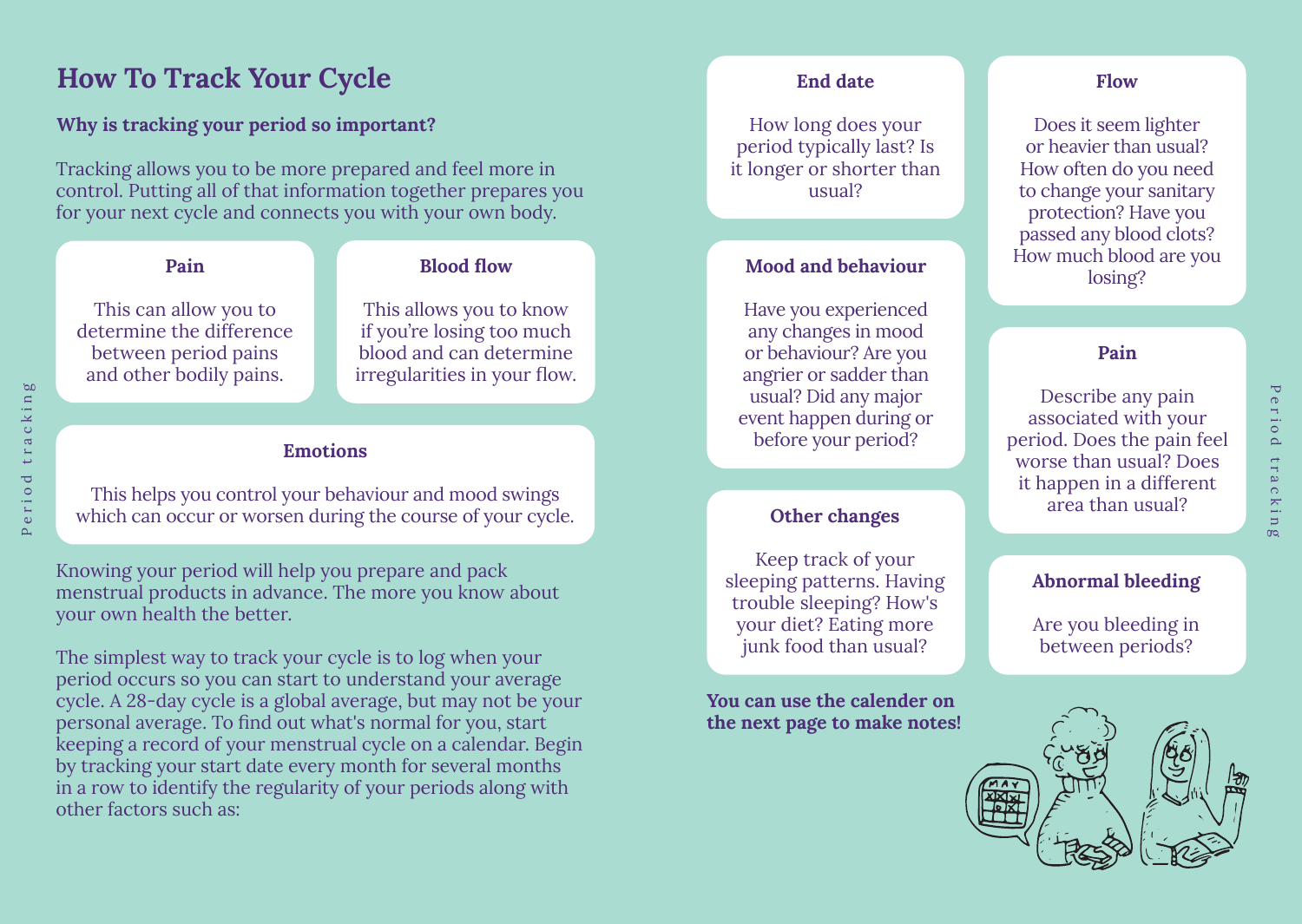

|                |  | $WEEK 1 \mid WEEK 2 \mid WEEK 3 \mid WEEK 4 \mid WEEK 5$ |  |
|----------------|--|----------------------------------------------------------|--|
| MON            |  |                                                          |  |
| TUE            |  |                                                          |  |
| WED            |  |                                                          |  |
| THURS          |  |                                                          |  |
| $fR^1$         |  |                                                          |  |
| 5 <sup>7</sup> |  |                                                          |  |
| SUN            |  |                                                          |  |

Period tracking Period tracking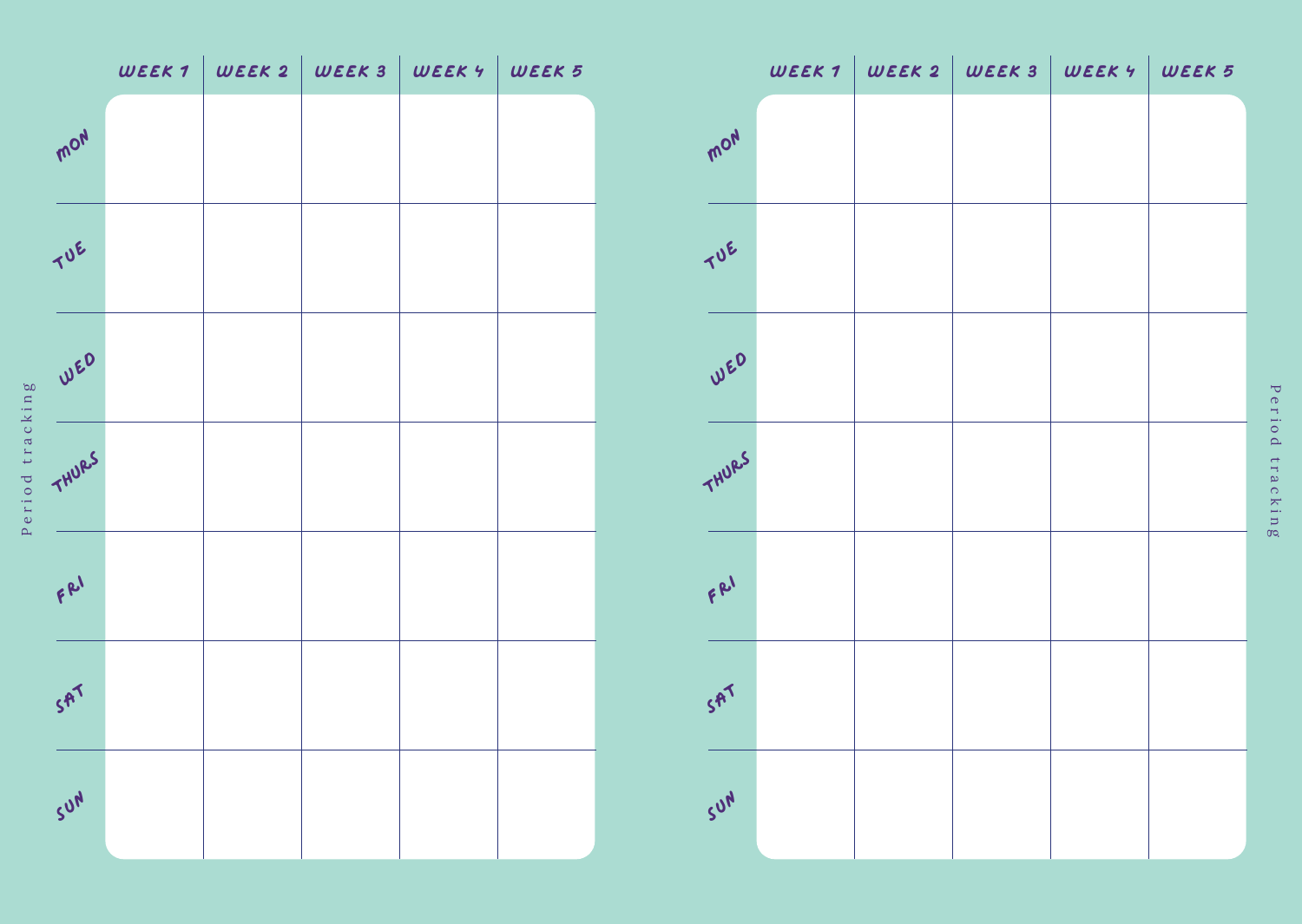# **Period Tracking Bracelet**

## *A way to help you track your cycle*

Using a menstruation bracelet is a very easy and fun way to track your period. You can follow this simple tutorial to make your very own. **Please note:** this tutorial is for a **28 day cycle** and it will help to be familiar with your own cycle so that if your cycle is different, you are able to personalise the bracelet.



*Original gude by Feby*

*70 71*

#### *Instructions:*

Period tracking

riod

ρΩ

in  $\overline{\mathbf{X}}$ tracl

- 1. Start the bracelet with the red beads.
- 2. Then add the white beads
- 3. Followed with the pink beads
- 4. And finally, add the black beads.
- 5. Close the bracelet by making a knot.

*Each day represents one bead. To track your period, each morning, slide the knot one bead to the right.*

Start using the bracelet on your first bleeding day. Your cycle always starts with a red bead and ends with a black bead, flowing clockwise.

*Red indicates the days of your period.* The first red bead represents the first day of your period as red symbolises blood. If you bleed for 5 days, use 5 red beads.

*White indicates neutral days.* White beads symbolise the days between the end of your period (red) and the the first day of ovulation (pink) during your menstrual cycle.

**Pink indicates ovulation.** Pink beads suggest ovulation and fertility. You may notice an increase in vaginal discharge.

*Black beads indicate days you may suffer from pre-menstrual syndrome (PMS).* They indicate days you may exhibit PMS, such as physical and emotional symptoms. After the PMS stage, you will start the cycle all over again by getting your period.

![](_page_3_Figure_17.jpeg)